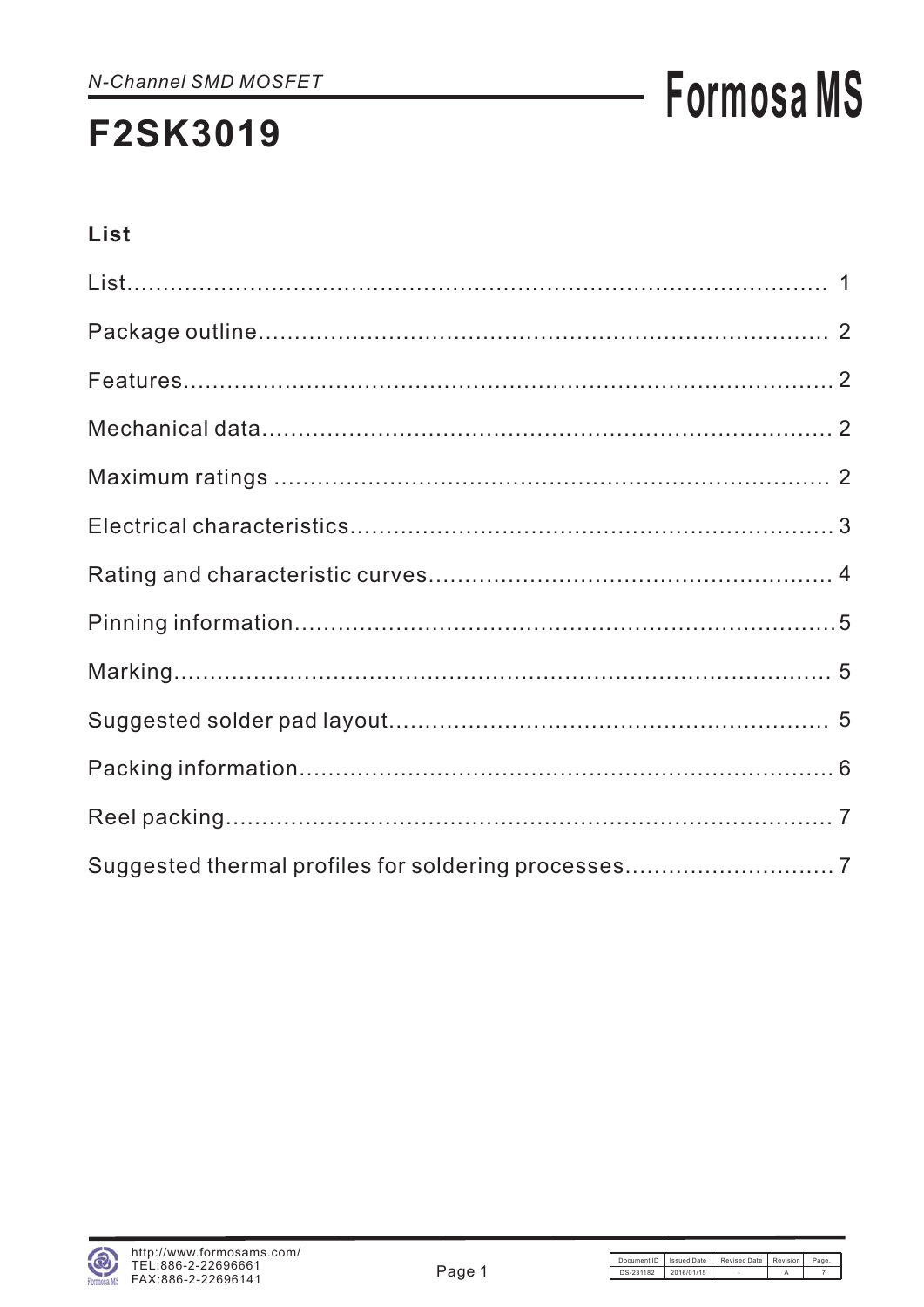# **Formosa MS**

### **30V N-Channel Enhancement Mode MOSFET**

#### **Features**

- Low on-resistance
- Low voltge drive makes this device Ideal for portable equipment
- Easily designed drive circuits
- Fast switching speed
- Easy to parallel
- Lead-free parts meet RoHS requirements
- Suffix "-H" indicates Halogen-free part, ex.F2SK3019-H

#### **Application**

• Interfacing , Switching

### **Mechanical data**

- Epoxy:UL94-V0 rated flame retardant
- Case : Molded plastic, SOT-523
- Terminals : Solder plated, solderable per MIL-STD-750, Method 2026
- Mounting Position : Any
- Weight : Approximated 0.003 gram



#### Maximum ratings (AT T<sub>A</sub>=25°C unless otherwise noted)

| Parameter                               | Symbol                  | Value           | Unit          |
|-----------------------------------------|-------------------------|-----------------|---------------|
| Drain-source voltage                    | <b>V<sub>DS</sub></b>   | 30              | $\vee$        |
| Gate-source voltage                     | VGS                     | ±20             | V             |
| Drain current -continuous               | İD                      | 100             | mA            |
| Power dissipation                       | P <sub>D</sub>          | 150             | mW            |
| Thermal resistance, junction-to-ambient | Reja                    | 833             | $\degree$ C/W |
| Operating junction temperature range    | ТJ                      | $-55$ to $+150$ | $^{\circ}$ C  |
| Storage temperature range               | <b>T</b> <sub>STG</sub> | $-55$ to $+150$ | $^{\circ}$ C  |

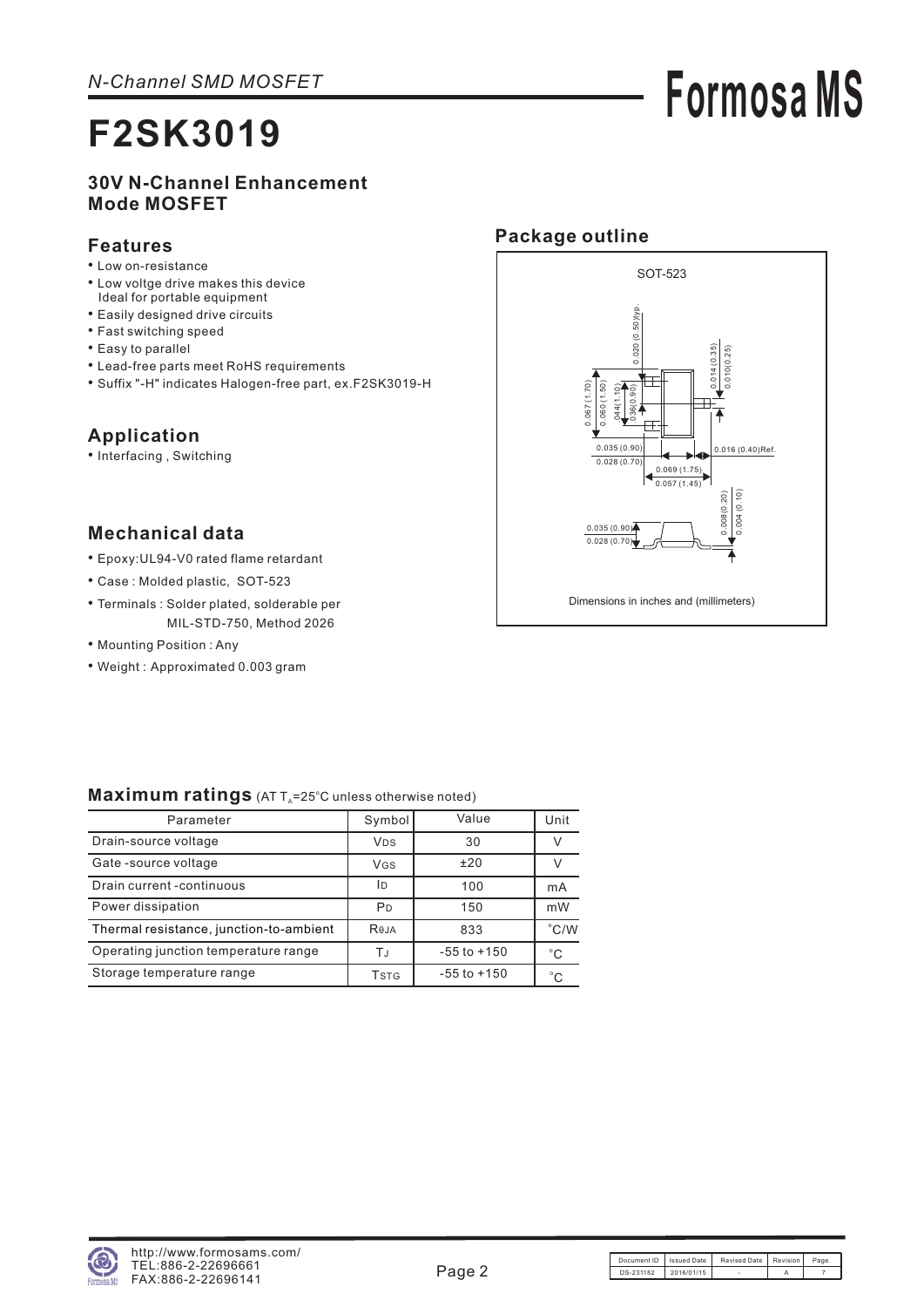## **Formosa MS**

## **F2SK3019**

#### Electrical characteristics (At T<sub>A</sub>=25°C unless otherwise noted)

| Parameter                       | Conditions                                         | Symbol                      | MIN. | TYP. | MAX.    | Unit   |
|---------------------------------|----------------------------------------------------|-----------------------------|------|------|---------|--------|
| <b>Off characteristics</b>      |                                                    |                             |      |      |         |        |
| Drain-source breakdown voltage  | $V$ GS=0V, ID=10µA                                 | V(BR)DSS                    | 30   |      |         | $\vee$ |
| Gate threshold voltage          | $VDS=3V$ , $ID=100\mu A$                           | VGS(th)                     | 0.8  |      | 1.5     | $\vee$ |
| Gate-source leakage current     | VDS=0V, VGS=±20V                                   | lgss                        |      |      | ±2      | μA     |
| Zero gate voltage drain current | VDS=30V, VGS=0V                                    | <b>IDSS</b>                 |      |      | 1.0     | μA     |
| Drain-source on-resistance      | $V$ GS=4V, ID=10mA<br>$V$ GS= $2.5V$ , ID= $1mA$   | RDS(on)                     |      |      | 8<br>13 | Ω      |
| Forward transconductance        | $I_D = 10mA, V_D = 3V$                             | gfs                         | 20   |      |         | ms     |
| Dynamic characteristics*        |                                                    |                             |      |      |         |        |
| Input capacitance               |                                                    | Ciss                        |      | 13   |         |        |
| Output capacitance              | VDS=5V, VGS=0V, f=1.0MHz                           | $\mathrm{C}$ <sub>oss</sub> |      | 9    |         | pF     |
| Reverse transfer capacitance    |                                                    | $C$ <sub>rss</sub>          |      | 4    |         |        |
| Switching characteristics*      |                                                    |                             |      |      |         |        |
| Turn-on delay time              |                                                    | $td($ on $)$                |      | 15   |         |        |
| Rise time                       | $VDD=5V$ , $ID=10mA$<br>$RL = 500\Omega$ , VGS=5V, | tr                          |      | 35   |         |        |
| Turn-off delay time             | $RG = 10\Omega$                                    | $td($ off $)$               |      | 80   |         | ns     |
| Fall time                       |                                                    | tf                          |      | 80   |         |        |

\* These parameters have no way to verify.

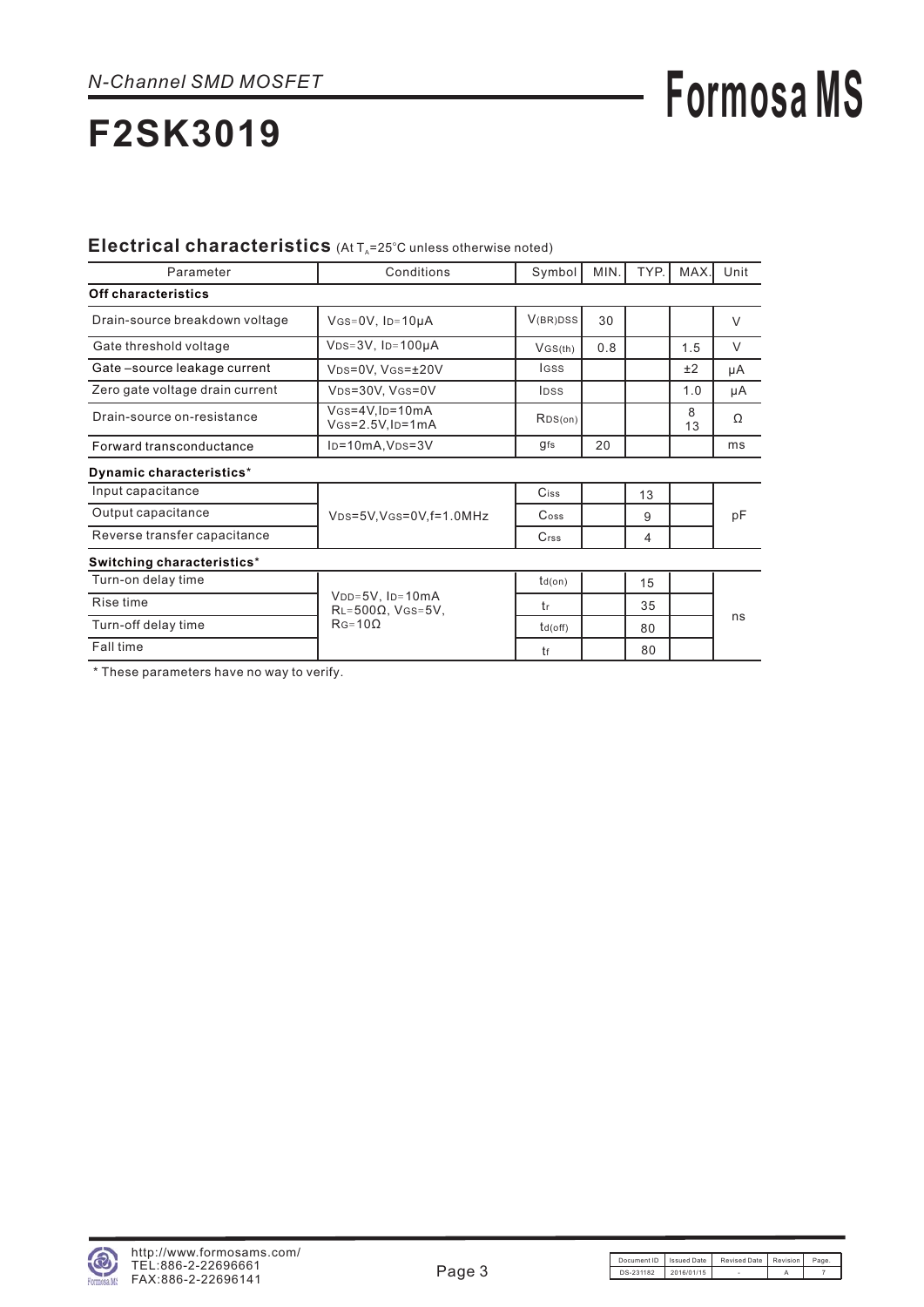

### **Rating and characteristic curves (F2SK3019)**

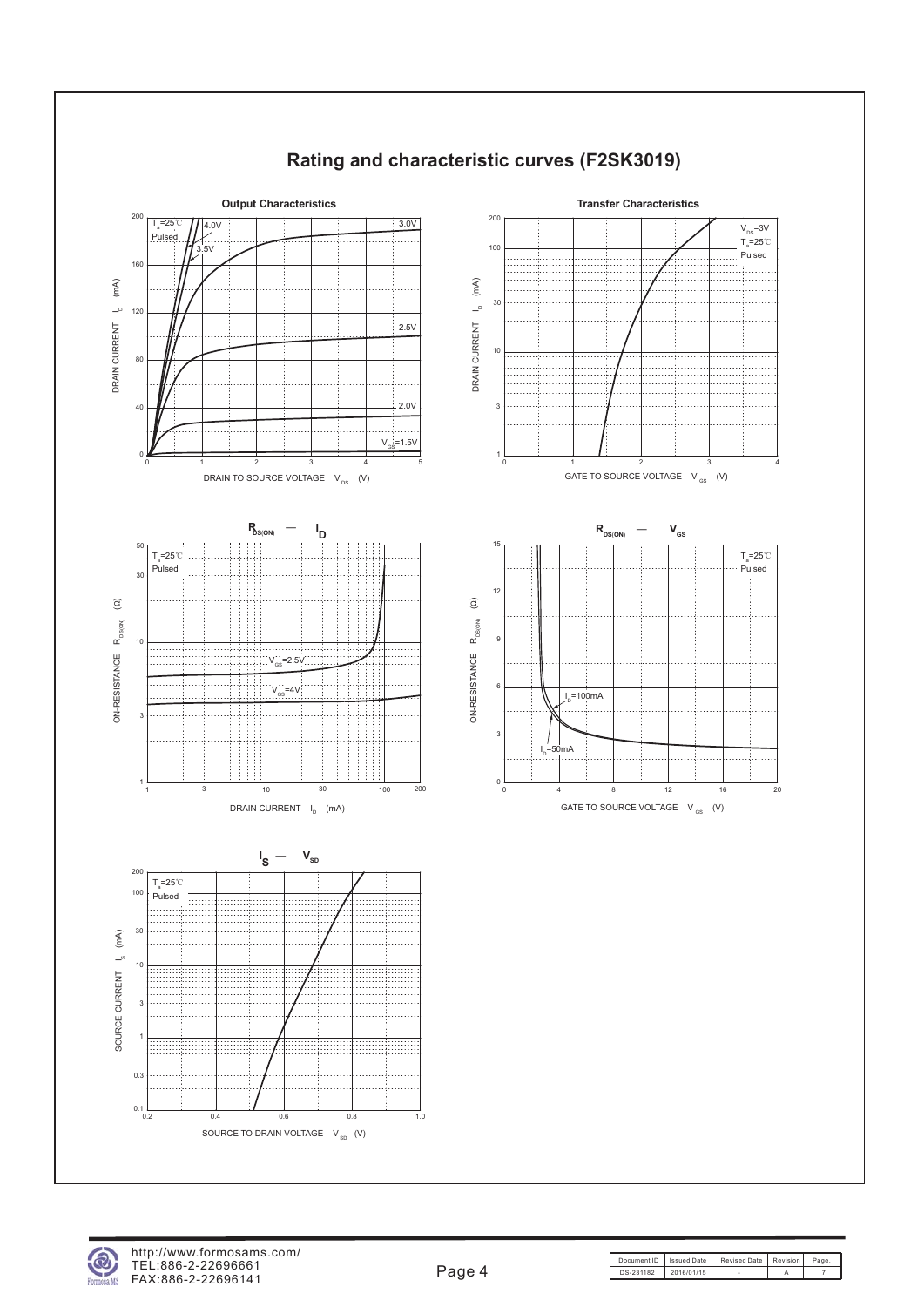# **Formosa MS**

### **Pinning information**



### **Marking**

| Type number | Marking code |  |  |  |
|-------------|--------------|--|--|--|
| F2SK3019    | ΚN           |  |  |  |

### **Suggested solder pad layout**

**SOT-523**



Note: 1. Controlling dimension: in millimeters. 2. General tolerance: ±0.05mm. 3. The pad layout is for reference purposes only.

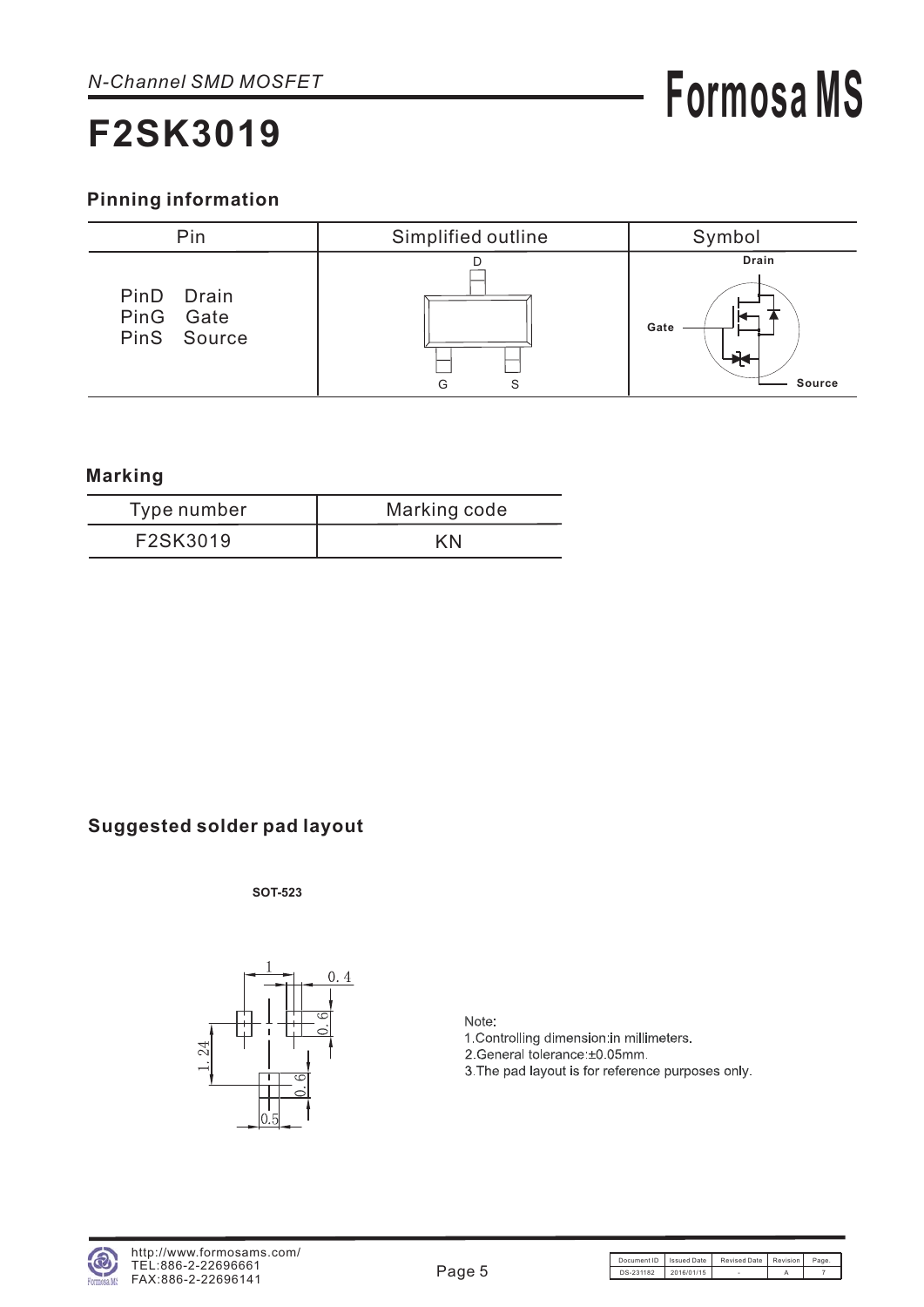# **Formosa MS**

### **F2SK3019**

### **Packing information**









unit:mm

|                           |                |           | <u>unit.nini</u>         |
|---------------------------|----------------|-----------|--------------------------|
| Item                      | Symbol         | Tolerance | SOT-523                  |
| Carrier width             | A              | 0.1       | 1.85                     |
| Carrier length            | B              | 0.1       | 1.85                     |
| Carrier depth             | C              | 0.1       | 0.875                    |
| Sprocket hole             | d              | 0.1       | 1.50                     |
| 13" Reel outside diameter | D              | 2.0       |                          |
| 13" Reel inner diameter   | D <sub>1</sub> | min       | $\overline{\phantom{0}}$ |
| 7" Reel outside diameter  | D              | 2.0       | 178.00                   |
| 7" Reel inner diameter    | D <sub>1</sub> | min       | 54.40                    |
| Feed hole diameter        | D <sub>2</sub> | 0.5       | 13.00                    |
| Sprocket hole position    | E              | 0.1       | 1.75                     |
| Punch hole position       | F              | 0.1       | 3.50                     |
| Punch hole pitch          | P              | 0.1       | 4.00                     |
| Sprocket hole pitch       | P <sub>0</sub> | 0.1       | 4.00                     |
| Embossment center         | P <sub>1</sub> | 0.1       | 2.00                     |
| Overall tape thickness    | T              | 0.1       | 0.23                     |
| Tape width                | W              | 0.3       | 8.00                     |
| Reel width                | W <sub>1</sub> | 1.0       | 12.30                    |

Note:Devices are packed in accor dance with EIA standar RS-481-A and specifications listed above.